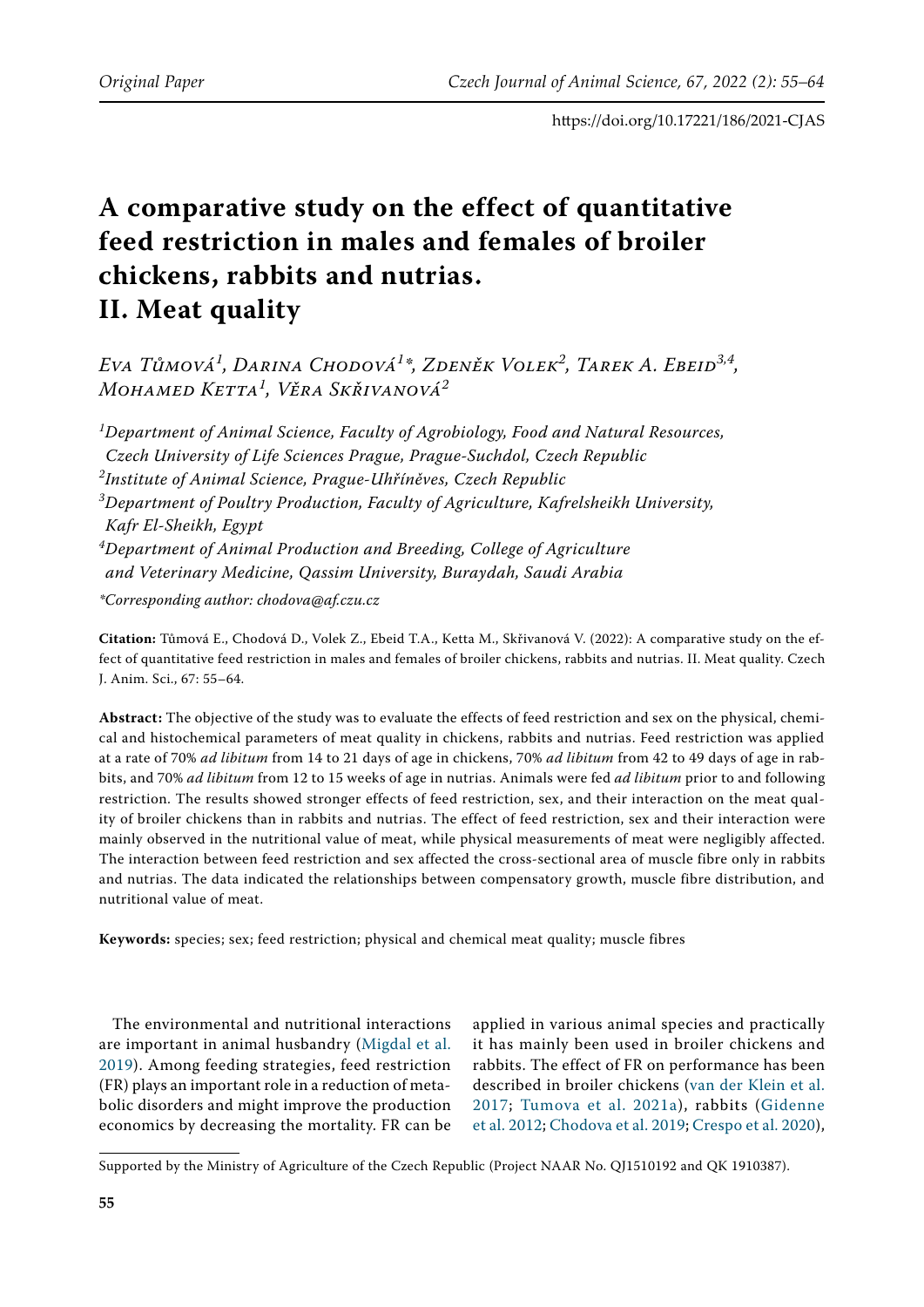pigs (Le Floc'h et al. 2014), lambs [\(Santos et al. 2018](#page-9-3)) and recently in nutrias ([Tumova et al. 2021b\)](#page-9-4). Sex differences in growth vary among the animal species. [van der Heide et al. \(2016\)](#page-9-5) observed in a sexspecific model a high genetic correlation for the growth of males and females in broiler chickens (0.86–0.94), cattle (0.68–0.84), and pigs (0.86–0.93). Relatively large differences in live weight at eight months of age were shown by nutrias, approximately 24–26% ([Tumova et al. 2017](#page-9-6)), whereas in rabbits sexual dimorphism in live weight at an early age is very low ([Trocino et al. 2015a;](#page-9-7) [Zapletal et al. 2020\)](#page-9-8). The variability in live weight of males and females leads to differences in meat quality.

Meat quality is important for consumers and feeding strategy can provide further enrichment [\(Dalle Zotte et al. 2020\)](#page-8-3). A minor effect of FR on physical meat quality characteristics has been described in chickens ([Gratta et al. 2019\)](#page-8-4), rabbits ([Gidenne et al. 2012;](#page-8-0) [Chodova et al. 2019](#page-8-1)) and cattle ([Keady et al. 2017](#page-9-9)). Inconsistent data were documented for the meat nutritional value in rabbits. [Alabiso et al. \(2017\)](#page-8-5) found no significant effect of FR on meat chemical composition. However, [Birolo et al. \(2016\)](#page-8-6) observed higher dry matter and fat, while [Crespo et al. \(2020\)](#page-8-2) noted lower dry matter and fat and a higher crude protein content in restricted rabbits. Similarly, inconsistent data have been published on muscle fibre characteristics, which are associated with biochemical characteristics. [Gondret et al. \(2000\)](#page-8-7) and [Chodova](#page-8-1)  [et al. \(2019\)](#page-8-1) illustrated that FR had no significant effect on muscle fibre characteristics. On the other hand, [Dalle Zotte et al. \(2005a\)](#page-8-8) and [Chodova et al.](#page-8-9)  [\(2016\)](#page-8-9) observed a higher proportion of type IIB fibres in restricted rabbits. [Dalle Zotte et al. \(2005a\)](#page-8-8) noted a larger cross-sectional area (CSA) of all types of muscle fibres, whereas [Chodova et al.](#page-8-1)  [\(2019\)](#page-8-1) recognized a smaller CSA in early weaned rabbits subjected to stronger FR. The inconsistent findings of the effect of FR on variable parameters of meat characteristics might be attributed to interactions with other factors, such as genotype, age, or sex. For example, [Trocino et al. \(2015a\)](#page-9-7) observed the lower meat redness (a\*) index and cooking loss in females compared to males. However, [Dalle Zotte et al. \(2016\)](#page-8-10) found no significant effect of sex on meat chemical composition (except fatty acid composition) in rabbits.

It is assumed that the differences in body weight between males and females are associated with

meat quality and muscle fibre characteristics. Thus, the results of FR can be contradictory due to the interactions of environmental factors, genotype or sex. Therefore, the objective of the present study was to evaluate the effects of quantitative FR on the physical and chemical parameters of meat quality, and muscle fibre characteristics of broiler chickens, rabbits, and nutrias with different degrees of sexual dimorphism.

#### **Material and methods**

All experiments were approved by the Ethics Committee of the Central Commission for Animal Welfare at the Ministry of Agriculture of the Czech Republic for feeding tests. The experiment with broiler chickens was performed at the Ústrašice International Testing Station (Tábor, Czech Republic), with rabbits in the experimental unit of the Institute of Animal Science (Prague, Czech Republic), and with nutrias at the Central Institute for Supervising and Testing in Agriculture Havlíčkův Brod (Czech Republic).

#### **Experimental design**

The methodology of the experiment was described by [Tumova et al. \(2022\)](#page-9-10). Briefly, all experiments were designed as two factorials with two sexes and two types of feeding regimes, *ad libitum* throughout the whole experiment (AL) and quantitative feed restriction. In broiler chickens, feed restriction was applied between 14 and 21 days of age (FR), and during the restriction period chickens received 70% of the amount of feed consumed by the *ad libitum* group. The experiment lasted until the age of 31 days and live body weight of approximately 2 000 g. Rabbits were restricted between 42 and 49 days of age, and received 70% of the *ad libitum* feeding. The experiment was finished at the age of 70 days. In restricted nutria males and females, feed restriction was used in the 3rd month of age for four weeks  $(12<sup>th</sup>-15<sup>th</sup>$  week of age) and the animals received 70% of the *ad libitum* feeding. The end of the experiment was at eight months of age. After the fattening period, carcass dissection was performed on 12 chickens, 12 rabbits and nine nutrias from each group.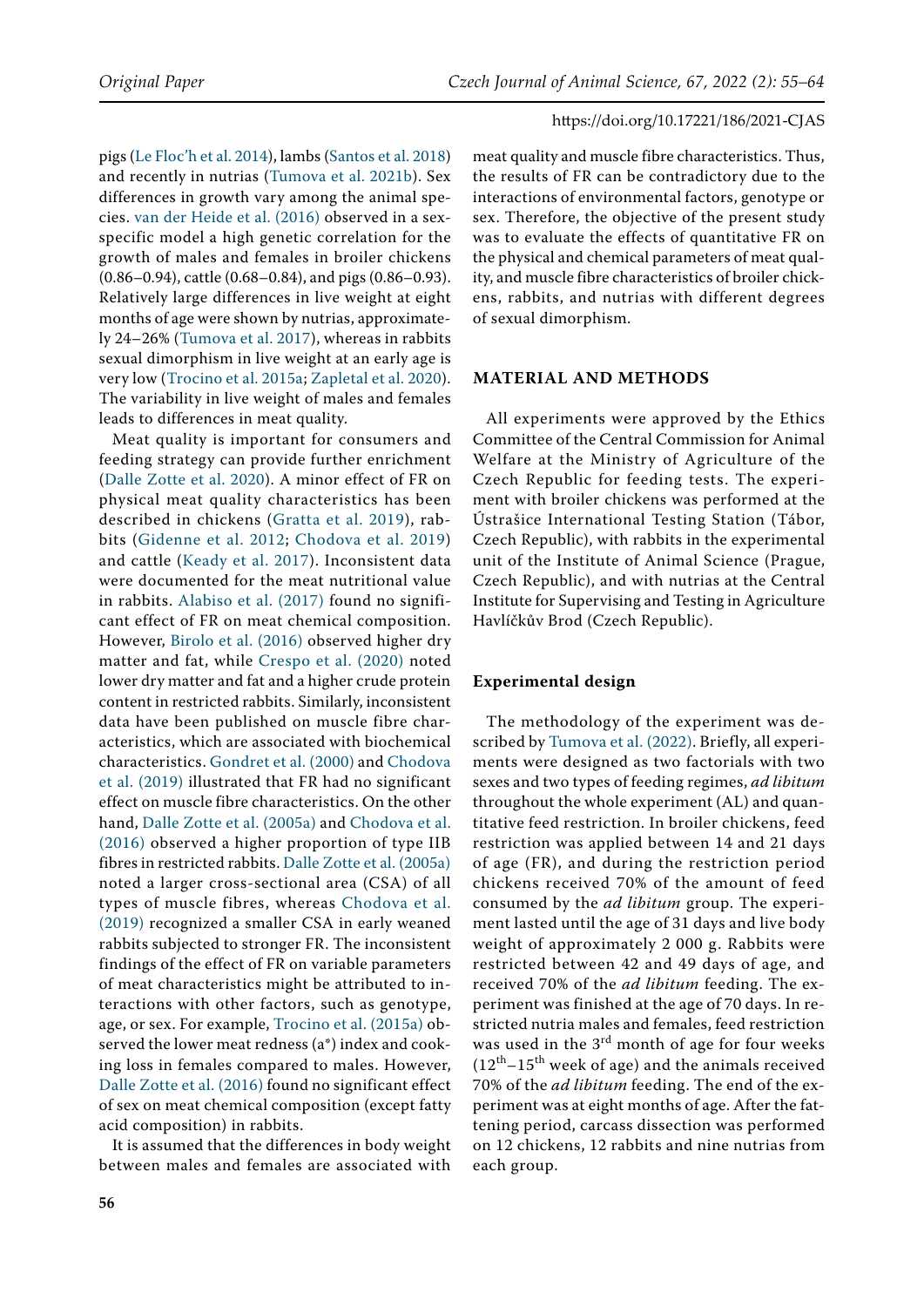# **Meat physical analyses**

The carcass cuts from the carcass analysis were used for meat quality assessment. The pH in chickens was measured in breast muscle (the right *pectoralis major* muscle, PM) and in rabbits and nutrias on the right side of the loin (*musculus longissimus lumborum*) 24 h *post mortem* with a Jenway pH meter (Jenway, Essex, UK) with a glass probe introduced 1 cm deep. The pH meter was calibrated prior to measurement using commercial pH 4, pH 7, and pH 9 buffer solution standards (Penta, Prague, Czech Republic) at room temperature. Meat colour was measured with a Minolta SpectraMagic $^{TM}$ NX analyzer (Konica Minolta Sensing, Inc., Osaka, Japan) with a CIEL\*a\*b\* system (CIE, Commission Internationale de l'Eclairage, 1976) using the SAV measurement area (3 mm), observation at 10 degrees, and D65 illuminant. Three measurements per sample distributed on the muscle cross-section surface were taken after 30 min of air exposure to allow blooming. The cooking loss was determined on the right side of the breast in chickens and on the right side of the loin in rabbits. The samples were weighed, packed in plastic zip bags, and heated in a GFL 1013 water bath (Gesellschaft für Labortechnik, Burgwedel, Germany) of a temperature of 80 °C to a sample core temperature of 80 °C. The core temperature was controlled using a DT-1 digital thermometer (Termoprodukt, Bielawa, Poland). Subsequently, the samples were depacked and cooled to room temperature; the remaining liquid was aspirated with a paper towel, and the samples were weighed to determine the weight after cooking. The drip loss was determined on the right side of chicken breast and right side of rabbit loin by calculating the difference between the weight at the time of slaughter analysis and that after storage for 24 h at 4 °C. The cooking loss was calculated using the weights of the raw and cooked samples. Meat tenderness was detected in the right breast muscle in chickens and the right side of loin in rabbits by the Warner-Bratzler method. Samples  $(2 \times 1 \text{ cm})$  of cooled meat were cut perpendicularly to the muscle fibres using an Instron texture analyzer (Instron Model 3342, Norwood, MA, USA) with a Warner-Bratzler shear blade containing a triangular hole to determine the maximum shear force  $(F_{max})$  with a load cell of 20 N, a crosshead speed of 100 mm/min, and a sampling rate of 20 points/s. The drip loss, cooking loss, and  $F_{\text{max}}$  were not determined in nutrias.

#### **Meat chemical analysis**

The meat chemical composition was determined in the left chicken breast muscle and the left side of loin of rabbits and nutrias using methods of [AOAC \(2005\)](#page-8-11). Prior to analyses, the samples were vacuum-packed, frozen at –20 °C and stored for approximately two months until the start of analysis. Twenty-four hours before analysis, the samples were thawed inside their vacuum bags at +4 °C. Dry matter was determined by oven drying at 105 °C (Method 934.01), and ether extract was determined by extraction with petroleum ether in a Soxtec 1043 apparatus (FOSS Tecator AB, Höganäs, Sweden; Method 920.39). Protein content was determined using a Kjeltec Auto 1030 Analyzer (FOSS Tecator AB, Höganäs, Sweden; Method 954.01). Ash content was determined according to Method 920.153, and hydroxyproline (HPR) was determined by acid hydrolysis according to [Diemar \(1963\).](#page-8-12) Meat cholesterol content was analysed in chickens and nutrias. The samples were saponified with potassium hydroxide in ethanolic solution, and cholesterol was extracted with *n*-hexane. Cholesterol content was detected by a gas chromatographic method using a Perkin Elmer 5000 apparatus (Perkin Elmer Inc., Wellesley, MA, USA). The total cholesterol content was calculated based on an external standard technique from a standard curve of peak area versus concentration. The cholesterol content was not determined in rabbits. The energy value of meat was calculated using an equation based on the protein and fat contents in meat: energy value  $(MJ/kg) = [(16.74 \times protein content) + (37.66 \times$ fat content)]/1 000.

## **Determination of muscle fibre characteristics**

Histochemical analysis of the muscle fibre characteristics was performed in the *biceps femoris* (BF) muscles. Samples were collected immediately after slaughter and frozen in 2-methylbutane with liquid nitrogen  $(-156 \degree C)$ . Six cross-sections  $(12 \mu m)$  of each sample were obtained from entire blocks ( $0.5 \times 0.5 \times 1.5$  cm) using a Leica CM 1850 cryostat (Leica Microsystems Nussloch GmbH, Nussloch, Germany) at –20 °C and treated with myofibrillar ATPase stain after successive preincubations in alkaline buffer ([Brooke and Kaiser](#page-8-13)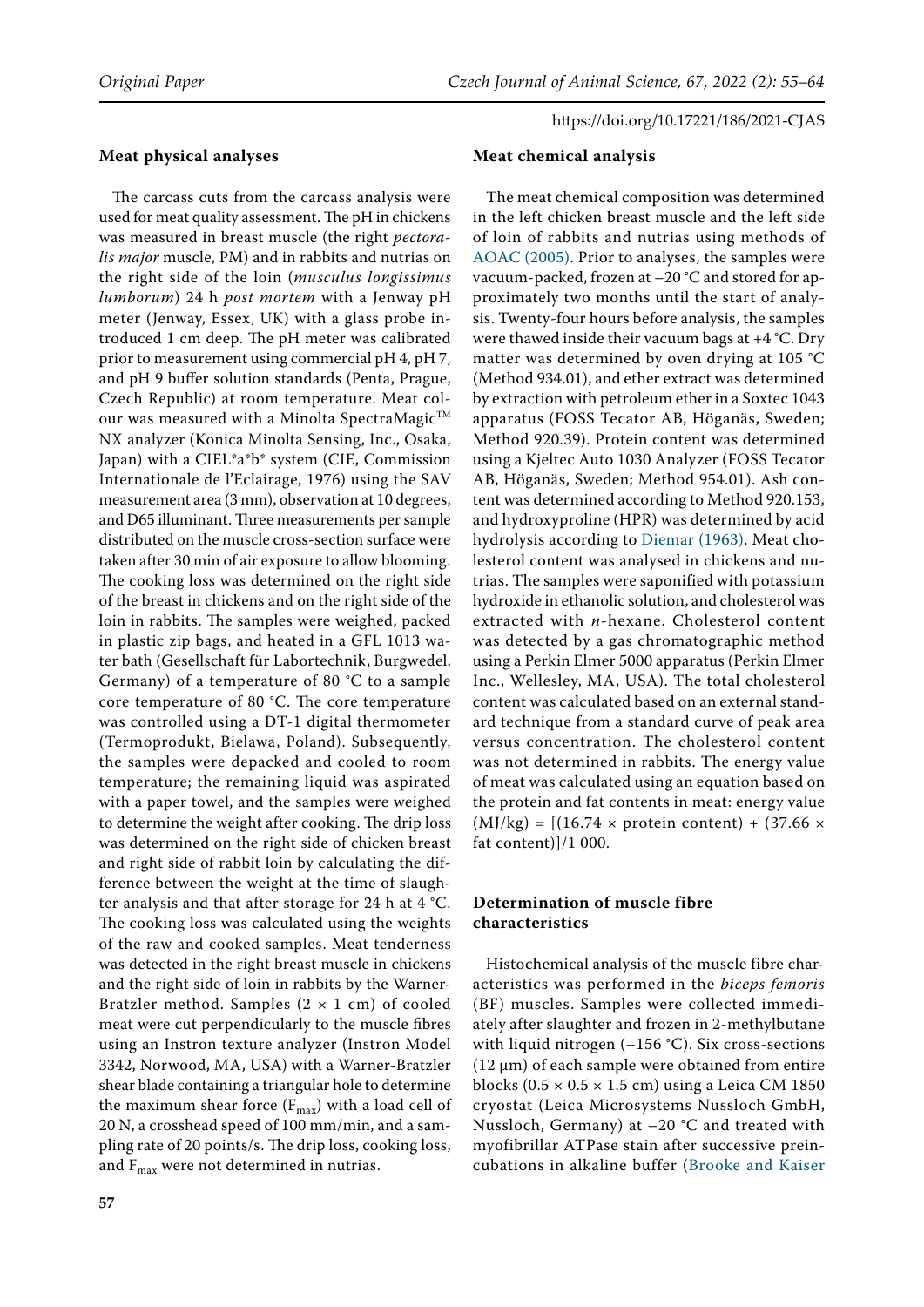[1970\)](#page-8-13). After staining, the samples were fixed and captured using a Nikon Eclipse E200 microscope with a DS-Fi1 camera (Nikon, Tokyo, Japan). An image analysis system, NIS Elements AR v3.1 software (Nikon, Tokyo, Japan), was used to examine the stained sections. For analysis of each sample, the muscle fibre from an area of  $1 \text{ mm}^2$  was evaluated. The fibres were classified as type I (red, slowtwitch oxidative fibres), type IIA (red, fast-twitch oxido-glycolytic fibres), or type IIB (white, fast glycolytic fibres) according to the nomenclature of [Brooke and Kaiser \(1970\)](#page-8-13). For each muscle fibre type, the percentage and the mean  $(\mu m^2)$  were determined using NIS Elements AR v3.1 software (Nikon, Tokyo, Japan).

# **Statistical analysis**

Data were statistically analysed by two-way ANOVA (GLM procedure) in SAS software v9.4. (SAS Institute, Inc., Cary, NC, USA). Feeding regime, sex, and their interaction were included as fixed effects. The individual chicken, rabbit, and nutria represented the experimental unit for physical, chemical, and histochemical measurements. The differences between groups in meat quality parameters were tested by Duncan's test. Significance was considered at the *P* < 0.05 level.

# **Results**

## **Physical properties of meat**

Physical characteristics of meat were less affected by the evaluated factors than chemical composition (Tables 1‒3). The interaction between FR and sex affected the redness (a\*) of chicken breast ( $P = 0.038$ ). The highest a\* value was detected in restricted females, and the lowest a\* value was observed in AL females (Table 1). In nutrias, a significant interaction between FR and sex was observed for loin lightness  $(L^*)$  (Table 3), when the lightest meat was noted in AL females and the darkest meat was noted in restricted females ( $P = 0.034$ ). Regarding the influence of the main factors in the present study, FR increased meat pH (*P* < 0.001) and the  $L^*$  value ( $P < 0.001$ ) and decreased the a\* value ( $P < 0.001$ ) in nutrias (Table 3), while  $F_{\text{max}}$ decreased in rabbits (*P* < 0.001) (Table 2). In relation to the effect of sex, females had a higher  $F_{\text{max}}$ than males in rabbits  $(P = 0.042)$  (Table 2).

## **Chemical composition of meat**

The nutritional value of meat was affected by the interaction between FR and sex in all studied animal species, with a stronger effect in chickens

Table 1. Physical and chemical meat characteristics of *ad libitum* and restricted chickens

| Characteristic           | AL                    |                    | FR                 |                      |            |         | Significance |                 |  |
|--------------------------|-----------------------|--------------------|--------------------|----------------------|------------|---------|--------------|-----------------|--|
|                          | male                  | female             | male               | female               | <b>SEM</b> | FR      | sex          | $FR \times$ sex |  |
| pH                       | 5.88                  | 5.85               | 5.87               | 6.11                 | 0.072      | 0.392   | 0.454        | 0.353           |  |
| Lightness                | 49.3                  | 50.1               | 50.3               | 49.9                 | 0.451      | 0.683   | 0.796        | 0.565           |  |
| Redness                  | $-0.84$ <sub>bc</sub> | $-1.32^a$          | $-0.96^{\rm b}$    | $-0.72$ <sup>c</sup> | 0.088      | 0.169   | 0.484        | 0.038           |  |
| Yellowness               | 5.77                  | 5.04               | 5.82               | 6.07                 | 0.197      | 0.175   | 0.545        | 0.217           |  |
| Drip $loss (\%)$         | 0.47                  | 0.47               | 0.53               | 0.43                 | 0.035      | 0.898   | 0.479        | 0.522           |  |
| Cooking loss (%)         | 26.3                  | 26.0               | 26.3               | 24.8                 | 0.369      | 0.424   | 0.214        | 0.437           |  |
| $F_{\text{max}}(N)$      | 15.3                  | 15.1               | 11.5               | 12.0                 | 1.062      | 0.114   | 0.951        | 0.881           |  |
| Dry matter $(g/kg)$      | $253.4^{a}$           | $246.8^{bc}$       | $244.5^{\circ}$    | $248.8^{b}$          | 1.02       | 0.064   | 0.532        | 0.005           |  |
| Crude protein (g/kg)     | $224.3^{\circ}$       | 214.6 <sup>c</sup> | 210.1 <sup>d</sup> | $221.8^{b}$          | 1.26       | 0.064   | 0.592        | < 0.001         |  |
| Ether extract $(g/kg)$   | 10.6                  | 7.0                | 7.9                | 5.9                  | 0.47       | 0.018   | < 0.001      | 0.330           |  |
| Ash $(g/kg)$             | 11.6                  | 11.8               | 11.3               | 11.9                 | 0.07       | 0.569   | 0.018        | 0.184           |  |
| HPR(g/kg)                | 0.51                  | 0.45               | 0.53               | 0.41                 | 0.01       | 0.559   | < 0.001      | 0.068           |  |
| Cholesterol (mg/kg)      | 438.9                 | 412.6              | 416.7              | 400.9                | 16.4       | 0.621   | 0.539        | 0.878           |  |
| Enegetic value $(MJ/kg)$ | 4.15 <sup>a</sup>     | 3.86 <sup>c</sup>  | 3.81 <sup>c</sup>  | 3.93 <sup>b</sup>    | 0.032      | < 0.001 | 0.016        | < 0.001         |  |

 $AL = ad libitum; F<sub>max</sub> = maximum shear force; FR = feed restriction; HPR = hydroxyproline$ 

a-dWithin a row, means with different superscripts are significantly different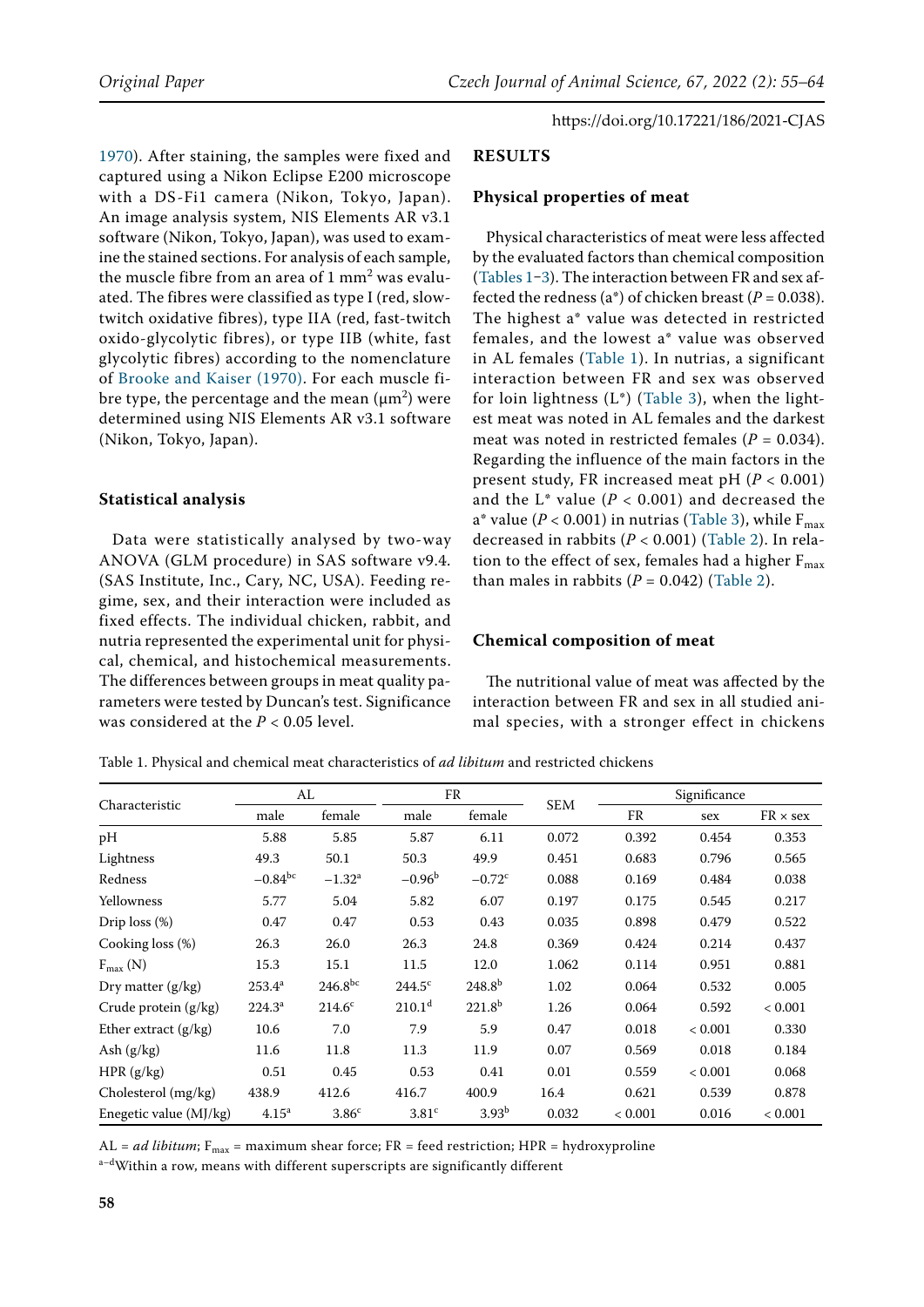|                          |                    | AL                |                   | FR                |            | Significance |       |                 |
|--------------------------|--------------------|-------------------|-------------------|-------------------|------------|--------------|-------|-----------------|
| Characteristic           | male               | female            | male              | female            | <b>SEM</b> | FR           | sex   | $FR \times$ sex |
| pH                       | 5.72               | 5.69              | 5.68              | 5.70              | 0.011      | 0.501        | 0.915 | 0.417           |
| Lightness                | 52.2               | 46.6              | 49.7              | 53.6              | 1.819      | 0.549        | 0.819 | 0.218           |
| Redness                  | 0.63               | $-0.07$           | $-0.96$           | $-1.26$           | 0.309      | 0.024        | 0.390 | 0.722           |
| Yellowness               | 8.70               | 7.53              | 6.72              | 6.94              | 0.397      | 0.113        | 0.548 | 0.384           |
| Drip $loss (\%)$         | 3.96               | 4.46              | 4.09              | 4.64              | 0.102      | 0.407        | 0.102 | 0.912           |
| Cooking loss $(\%)$      | 29.6               | 30.6              | 29.9              | 29.8              | 0.209      | 0.539        | 0.348 | 0.222           |
| $F_{\text{max}}(N)$      | 21.0               | 23.9              | 25.2              | 26.1              | 0.480      | 0.001        | 0.042 | 0.247           |
| Dry matter $(g/kg)$      | 246.9 <sup>c</sup> | $251.3^{b}$       | $254.5^{\circ}$   | $251.3^{b}$       | 0.83       | 0.012        | 0.654 | 0.009           |
| Crude protein (g/kg)     | 215.5              | 217.4             | 218.3             | 217.6             | 0.64       | 0.258        | 0.634 | 0.339           |
| Ether extract $(g/kg)$   | 12.5               | 14.5              | 17.1              | 14.4              | 0.75       | 0.137        | 0.807 | 0.112           |
| Ash $(g/kg)$             | 11.9               | 11.9              | 12.1              | 12.0              | 0.04       | 0.455        | 0.825 | 0.845           |
| HPR(g/kg)                | 1.25               | 1.29              | 1.28              | 1.24              | 0.03       | 0.916        | 0.987 | 0.490           |
| Cholesterol (mg/kg)      | n.d.               | n.d.              | n.d.              | n.d.              | n.d.       | n.d.         | n.d.  | n.d.            |
| Enegetic value $(MJ/kg)$ | 4.08 <sup>c</sup>  | 4.18 <sup>b</sup> | 4.29 <sup>a</sup> | 4.18 <sup>b</sup> | 0.03       | 0.039        | 0.955 | 0.037           |

Table 2. Physical and chemical meat characteristics of *ad libitum* and restricted rabbits

AL = *ad libitum*; Fmax = maximum shear force; FR = feed restriction; HPR = hydroxyproline; n.d. = not determined a-cWithin a row, means with different superscripts are significantly different

| Table 3. Physical and chemical meat characteristics of <i>ad libitum</i> and restricted nutrias |  |
|-------------------------------------------------------------------------------------------------|--|
|                                                                                                 |  |

| Characteristic           | AL                 |                   | FR                 |                   | <b>SEM</b> |         | Significance |                 |
|--------------------------|--------------------|-------------------|--------------------|-------------------|------------|---------|--------------|-----------------|
|                          | male               | female            | male               | female            |            | FR      | sex          | $FR \times$ sex |
| pH                       | 5.79               | 5.83              | 6.05               | 5.98              | 0.027      | < 0.001 | 0.363        | 0.267           |
| Lightness                | $42.2^{\circ}$     | 35.5 <sup>d</sup> | $47.8^{b}$         | 51.8 <sup>a</sup> | 1.462      | < 0.001 | 0.851        | 0.034           |
| Redness                  | 10.6               | 7.5               | 4.6                | 3.9               | 0.614      | < 0.001 | 0.129        | 0.227           |
| Yellowness               | 13.6               | 11.2              | 12.4               | 12.0              | 0.402      | 0.814   | 0.190        | 0.240           |
| Drip $loss (\%)$         | n.d.               | n.d.              | n.d.               | n.d.              | n.d.       | n.d.    | n.d.         | n.d.            |
| Cooking loss (%)         | n.d.               | n.d.              | n.d.               | n.d.              | n.d.       | n.d.    | n.d.         | n.d.            |
| $F_{\text{max}}(N)$      | n.d.               | n.d.              | n.d.               | n.d.              | n.d.       | n.d.    | n.d.         | n.d.            |
| Dry matter $(g/kg)$      | 252.9              | 254.0             | 249.9              | 260.7             | 1.46       | 0.477   | 0.032        | 0.074           |
| Crude protein (g/kg)     | 198.2 <sup>a</sup> | $194.3^{b}$       | 194.8 <sup>b</sup> | $197.3^{ab}$      | 0.61       | 0.876   | 0.521        | 0.008           |
| Ether extract $(g/kg)$   | 27.4               | 32.2              | 28.7               | 32.3              | 1.65       | 0.308   | 0.042        | 0.528           |
| Ash $(g/kg)$             | 10.9               | 10.9              | 10.7               | 10.5              | 0.07       | 0.019   | 0.861        | 0.380           |
| HPR(g/kg)                | 1.07               | 0.98              | 1.06               | 1.14              | 0.02       | 0.103   | 0.935        | 0.058           |
| Cholesterol (mg/kg)      | 485.1              | 533.2             | 421.4              | 491.5             | 12.5       | 0.016   | 0.008        | 0.587           |
| Enegetic value $(MJ/kg)$ | 4.34               | 4.46              | 4.34               | 4.71              | 0.06       | 0.287   | 0.380        | 0.266           |

AL = *ad libitum*; Fmax = maximum shear force; FR = feed restriction; HPR = hydroxyproline; n.d. = not determined a-dWithin a row, means with different superscripts are significantly different

(Tables 1–3). In chickens, the highest dry matter  $(P = 0.005)$  and crude protein  $(P < 0.001)$  were obtained in AL males, and the lowest were obtained in restricted males. The highest energy value was detected in AL males, and the lowest was detected in both AL females and restricted males (*P* < 0.001) (Table 1). In rabbits, AL males had the lowest dry matter ( $P = 0.009$ ) and energy value ( $P = 0.003$ ), whereas the restricted males had the highest values (Table 2). In nutrias, the highest crude protein was noted in AL males, and the lowest was noted in AL females and restricted males ( $P = 0.008$ ) (Table 3). Regarding the effects of main factors, FR decreased the ether extract  $(P = 0.018)$  and energy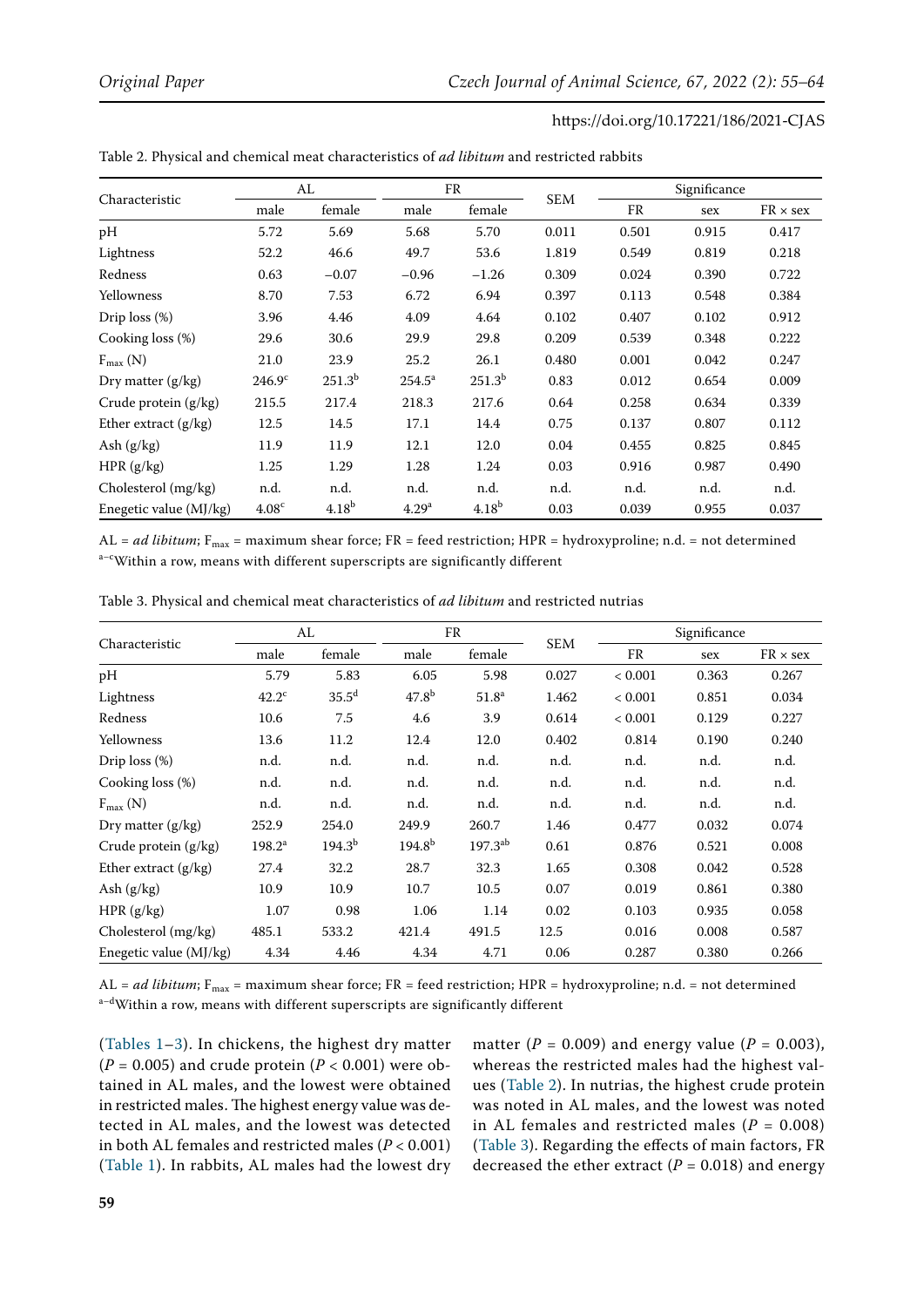value (*P* < 0.001) in chickens (Table 1), increased the dry matter ( $P = 0.012$ ) and energy value ( $P =$ 0.039) in rabbits (Table 2), and decreased the ash  $(P = 0.019)$  and cholesterol  $(P = 0.016)$  contents in nutrias (Table 3). Regarding the effect of sex, the nutritional value of meat was not affected in rabbits (Table 2), while in chickens, females had a significantly lower ether extract, hydroxyproline content, and energy value and a higher ash content than males (Table 1). In nutrias, males had lower dry matter (*P* = 0.032), ether extract (*P* = 0.042), and cholesterol  $(P = 0.008)$  values than females (Table 3).

## **Histochemical measurements of muscle fibres**

The interaction between FR and sex affected only the CSA of rabbits and nutrias. In rabbits, the CSA of type I fibres was the highest in restricted males and the lowest in AL males  $(P = 0.031)$  (Table 4). In nutrias, the CSA was affected in type I and type IIB fibres (Table 5). Fibres of type I are red and oxidative, and the highest CSA was detected in restricted females ( $P = 0.018$ ). In contrast, fibres of type IIB are white and glycolytic, and the largest size was detected in AL males, while the lowest size was revealed in restricted males (*P* < 0.001). In chickens, the fixed factor FR had a negligible effect on muscle fibre measurements and it only decreased the number (*P* = 0.030) and CSA of type IIB fibres (*P* < 0.001)

(Table 6), while in rabbits, FR significantly lowered the number and percentage of type I muscle fibres and increased the percentage and CSA of type IIB fibres (Table 4). In contrast to the pattern in rabbits, a significant effect of FR was observed in nutrias, when FR significantly increased the number and percentage of type I fibres and reduced the percentage and CSA of type IIB fibres (Table 5). With respect to the effect of sex as a fixed factor, chicken males had a significantly higher number of type I and IIB fibres and a lower CSA of fibres of type IIB than females (Table 6). Similarly, rabbit males had a lower CSA of type IIB fibres (Table 4).

# **Discussion**

## **Physical properties of meat**

The effects of FR, sex, and their interaction on physical measurements of meat quality were minor in all investigated species. Only in chickens did FR increase meat redness, which might be associated with a tendency for increased red muscle fibres in restricted females and their lower growth, as reported by [Keady et al. \(2017\).](#page-9-9) Conversely, in nutrias, the interaction between FR and sex increased the meat darkness of restricted females, which is in contrast to our recent results ([Tumova et al.](#page-9-4) [2021b](#page-9-4)), indicating that meat physical measurements were not affected by FR. The contrasting

Table 4. Muscle fiber characteristics of *ad libitum* and restricted rabbits in *biceps femoris*

|                                              |                | AL          |          | FR           |            | Significance |         |                 |
|----------------------------------------------|----------------|-------------|----------|--------------|------------|--------------|---------|-----------------|
| Characteristic                               | male           | female      | male     | female       | <b>SEM</b> | FR           | sex     | $FR \times$ sex |
| <b>Number</b> (pieces per $1 \text{ mm}^2$ ) |                |             |          |              |            |              |         |                 |
| Type I                                       | 30.7           | 26.7        | 15.3     | 16.0         | 2.140      | 0.001        | 0.638   | 0.512           |
| Type IIA                                     | 12.7           | 11.3        | 12.0     | 12.0         | 0.963      | 1.000        | 0.749   | 0.749           |
| Type IIB                                     | 266.7          | 230.0       | 251.3    | 219.3        | 8.648      | 0.443        | 0.052   | 0.890           |
| Percentage of total fibres (%)               |                |             |          |              |            |              |         |                 |
| Type I                                       | 10.0           | 10.0        | 5.8      | 6.5          | 0.746      | 0.009        | 0.803   | 0.831           |
| Type IIA                                     | 4.2            | 4.4         | 4.4      | 4.9          | 0.374      | 0.669        | 0.704   | 0.861           |
| Type IIB                                     | 85.8           | 85.6        | 89.8     | 88.7         | 0.852      | 0.045        | 0.698   | 0.795           |
| Cross sectional area $(\mu m^2)$             |                |             |          |              |            |              |         |                 |
| Type I                                       | $2470^{\rm b}$ | $2726^{ab}$ | $2948^a$ | $2.617^{ab}$ | 65.175     | 0.173        | 0.779   | 0.031           |
| Type IIA                                     | 1678           | 1574        | 1698     | 1670         | 62.516     | 0.653        | 0.607   | 0.769           |
| Type IIB                                     | 2789           | 3 3 0 7     | 3073     | 3 3 7 0      | 33.498     | 0.009        | < 0.001 | 0.094           |

AL = *ad libitum*; FR = feed restriction

a,bWithin a row, means with different superscripts are significantly different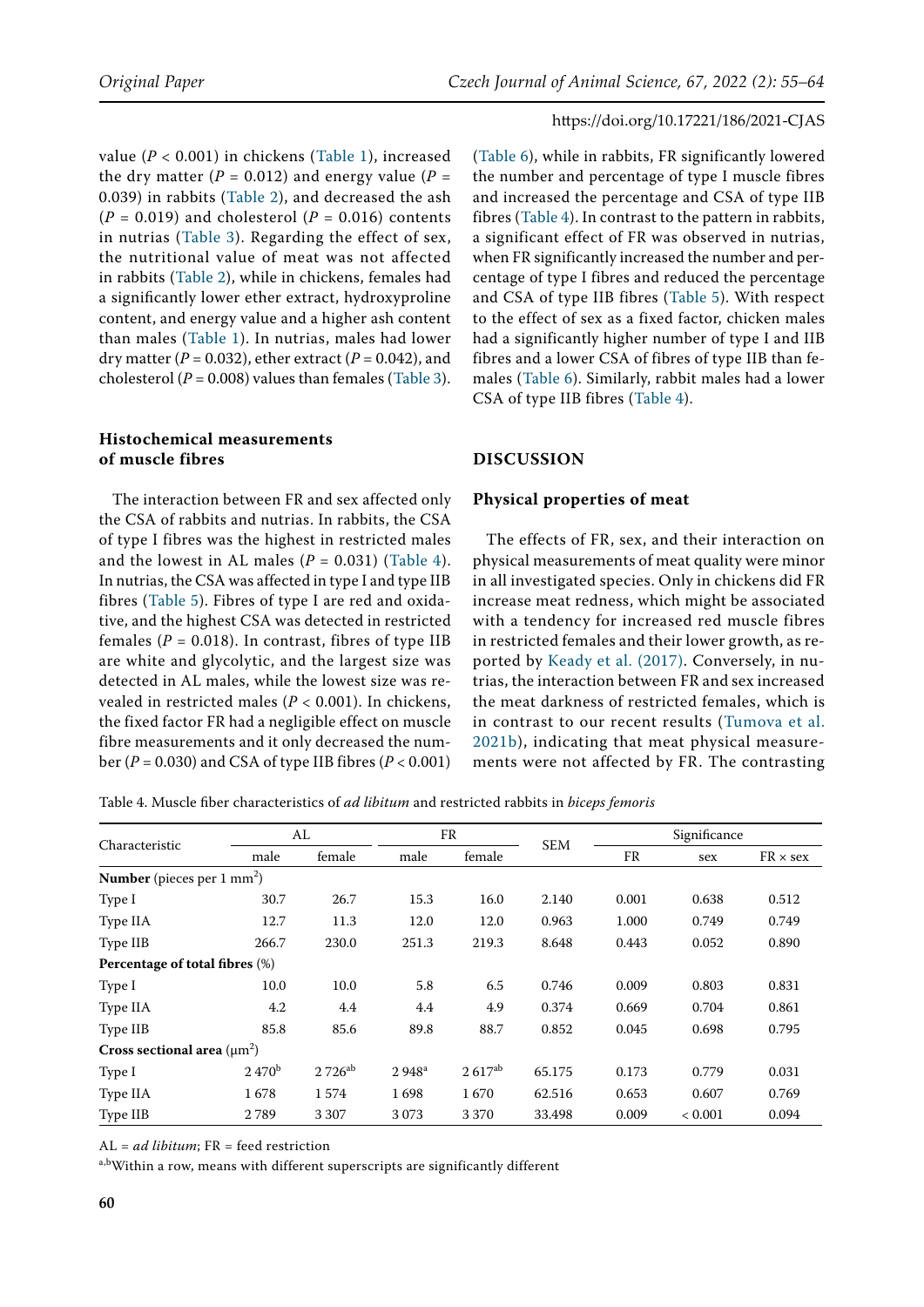|                                              |                      | AL                    |                   | FR                 |            |           | Significance |                 |  |
|----------------------------------------------|----------------------|-----------------------|-------------------|--------------------|------------|-----------|--------------|-----------------|--|
| Characteristic                               | male                 | female                | male              | female             | <b>SEM</b> | <b>FR</b> | sex          | $FR \times$ sex |  |
| <b>Number</b> (pieces per $1 \text{ mm}^2$ ) |                      |                       |                   |                    |            |           |              |                 |  |
| Type I                                       | 14.0                 | 24.7                  | 40.3              | 43.0               | 4.469      | 0.011     | 0.414        | 0.622           |  |
| Type IIA                                     | 7.3                  | 11.3                  | 9.2               | 8.0                | 1.218      | 0.769     | 0.581        | 0.318           |  |
| Type IIB                                     | 156.7                | 202.7                 | 145.0             | 165.3              | 12.307     | 0.331     | 0.192        | 0.607           |  |
| Percentage of total fibres (%)               |                      |                       |                   |                    |            |           |              |                 |  |
| Type I                                       | 7.8                  | 10.7                  | 21.0              | 19.3               | 1.609      | < 0.001   | 0.806        | 0.338           |  |
| Type IIA                                     | 4.4                  | 5.1                   | 4.6               | 4.6                | 0.654      | 0.910     | 0.823        | 0.782           |  |
| Type IIB                                     | 87.8                 | 84.1                  | 74.3              | 76.2               | 1.808      | 0.002     | 0.763        | 0.369           |  |
| Cross sectional area $(\mu m^2)$             |                      |                       |                   |                    |            |           |              |                 |  |
| Type I                                       | $1.874^{ab}$         | $1774^{\rm b}$        | 1737 <sup>b</sup> | 2.279 <sup>a</sup> | 60.048     | 0.174     | 0.103        | 0.018           |  |
| Type IIA                                     | 2067                 | 2 1 3 7               | 1581              | 2 3 7 6            | 116.257    | 0.593     | 0.064        | 0.119           |  |
| Type IIB                                     | $4.254$ <sup>a</sup> | $3.563$ <sub>bc</sub> | $3428$ c          | 3770 <sup>b</sup>  | 48.878     | < 0.001   | 0.060        | < 0.001         |  |

Table 5. Muscle fiber characteristics of *ad libitum* and restricted nutrias in *biceps femoris*

AL = *ad libitum*; FR = feed restriction

a-cWithin a row, means with different superscripts are significantly different

Table 6. Muscle fiber characteristics of *ad libitum* and restricted chickens in *biceps femoris*

|                                              |         | AL      |       | FR     |            |         | Significance |                 |  |
|----------------------------------------------|---------|---------|-------|--------|------------|---------|--------------|-----------------|--|
| Characteristic                               | male    | female  | male  | female | <b>SEM</b> | FR      | sex          | $FR \times$ sex |  |
| <b>Number</b> (pieces per $1 \text{ mm}^2$ ) |         |         |       |        |            |         |              |                 |  |
| Type I                                       | 18.2    | 10.0    | 29.3  | 12.0   | 3.110      | 0.286   | 0.044        | 0.456           |  |
| Type IIA                                     | 13.8    | 9.3     | 12.7  | 16.0   | 1.793      | 0.467   | 0.884        | 0.311           |  |
| Type IIB                                     | 368.0   | 302.6   | 430.7 | 363.3  | 15.710     | 0.042   | 0.030        | 0.973           |  |
| Percentage of total fibres (%)               |         |         |       |        |            |         |              |                 |  |
| Type I                                       | 4.7     | 3.4     | 6.3   | 3.0    | 0.712      | 0.689   | 0.123        | 0.497           |  |
| Type IIA                                     | 3.7     | 3.1     | 2.7   | 4.3    | 0.506      | 0.915   | 0.650        | 0.321           |  |
| Type IIB                                     | 91.6    | 93.5    | 91.0  | 92.7   | 1.003      | 0.745   | 0.397        | 0.970           |  |
| Cross sectional area $(\mu m^2)$             |         |         |       |        |            |         |              |                 |  |
| Type I                                       | 1 2 3 3 | 1 407   | 1 200 | 1079   | 52.449     | 0.128   | 0.823        | 0.211           |  |
| Type IIA                                     | 1560    | 1749    | 1591  | 1779   | 70.263     | 0.838   | 0.205        | 0.995           |  |
| Type IIB                                     | 1896    | 2 3 7 2 | 1599  | 1982   | 20.915     | < 0.001 | < 0.001      | 0.267           |  |

AL = *ad libitum*; FR = feed restriction

results of these studies in nutrias might be related to the method of restriction and age.

#### **Chemical composition of meat**

Although FR and sex had negligible effects on physical measurements of meat, they had a stronger impact on the nutritional value of meat. An interaction between FR and sex was observed for meat dry matter and energy in chickens and rabbits and for meat crude protein in chickens and nutrias.

However, a comparison between species revealed opposite effects in the two species. A different reaction of each species indicates the importance of sexual dimorphism and their response to FR. Compared to our recent experimental results in nutrias ([Tumova et al. 2021b](#page-9-4)), the results are contrasting, and this inconsistency might be attributed to the method of FR, the period of FR, or the age of the animal. However, no comparable data are available in chickens and rabbits. Regarding the individual fixed factors considered in the present study, sex affected chemical compo-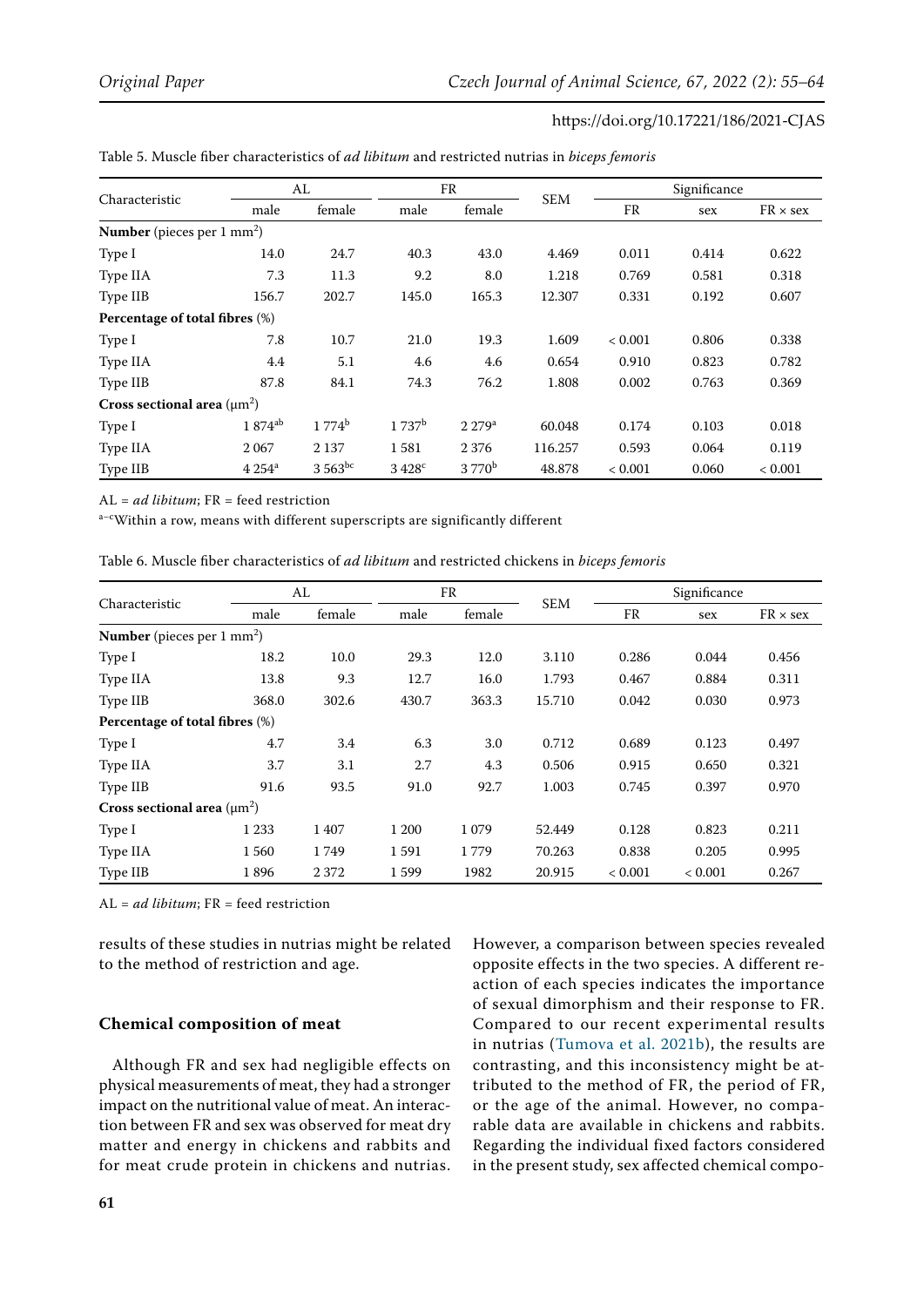sition of meat in both chickens and nutrias, as these species possess higher levels of sexual dimorphism than rabbits. The meat contents of fat and HPR in chicken females were lower than those in males. Similarly, the meat fat content in nutria females was lower than that in males. These results are in contrast with those of [Baeza et al. \(2010\),](#page-8-14) who observed higher fatness in female chickens than in male ones. The opposite result obtained in the present study might be associated with FR, which had a stronger negative impact on muscle growth and development, reduced fat and collagen, and tended to reduce cholesterol deposition in muscles. This assumption agrees with the finding of [Englmaierova et al. \(2021\)](#page-8-15) that FR minimized breast meat cholesterol content and tended to decrease breast fat content in medium-growing chickens. It was reported that lipid deposition is regulated by the nutritional status and might be related to a reduction of the activity of the enzymes involved in biosynthesis ([Crespo et al. 2020](#page-8-2)). Both contrasting results indicate the importance of the interaction between FR and sex in determining chemical composition of meat.

## **Histochemical measurements of muscle fibres**

The effects of FR, sex, and their interaction on muscle fibre characteristics were evaluated in BF muscle, which is an oxidative-glycolytic muscle containing fibres of type I (oxidative), type IIA (oxidative-glycolytic), and IIB (glycolytic), in comparison with PM or *longissimus lumborum* muscle (LL), which have minimal contents of type I and IIA fibres. However, the literature dealing with chickens shows data on PM in relation to the sensitivity to muscle defects ([Velleman et al. 2014;](#page-9-11) [Trocino](#page-9-12)  [et al. 2015b](#page-9-12); [Gratta et al. 2019](#page-8-4)), and in rabbits in relation to LL ([Dalle Zotte et al. 2005b;](#page-8-16) [Chodova et al.](#page-8-1)  [2019\)](#page-8-1). [Powell et al. \(2014\) i](#page-9-13)nferred different effects of FR on PM and BF fibre metabolism in their results. In the present study, muscle fibre distribution was significantly affected by FR in rabbits and nutrias, with opposite effects. Recently, [Englmaierova](#page-8-15)  [et al. \(2021\)](#page-8-15) found that FR increased the number and decreased the area and diameter of muscle fibres in medium-growing chickens. However, in fast-growing chickens [Chodova et al. \(2021a\)](#page-8-17) observed that the low protein diet did not affect the density of muscle fibres and increased the CSA. In rabbits of the present study, FR increased glycolytic fibres of type IIB, whereas in nutrias it increased oxidative fibres of type I, which is coincident with the findings of [Dalle Zotte et al. \(2005a\)](#page-8-8) that compensatory growth (detected in rabbits but not in nutrias) enhanced glycolytic energy metabolism and resulted in lower oxidative energy metabolism in muscle. Additionally, changes in the muscle fibre distribution to glycolytic metabolism lead to lipid accumulation in muscles ([Powel et al.](#page-9-13) [2014](#page-9-13)) and might explain changes in the chemical composition of muscles. The absence of the effect of FR on muscle fibre distribution in chickens might be related to the time of FR in the present study because [Velleman et al. \(2014\)](#page-9-11) showed that morphological changes observed after FR in the  $1<sup>st</sup>$  week of age were eliminated by moving the restriction to the 2<sup>nd</sup> week of age. At the level of gene expression, early FR (from 13 to 23 days of age) and late FR (from 27 to 37 days of age) reduced the expression of calsequestrin and vascular endothelial growth factor mRNA, which are involved in stimulating the proliferation and differentiation of muscle fibres, leading to a reduction in the rates and degrees of myopathies in PM muscle in broiler chickens ([Gratta et al. 2019\)](#page-8-4). In chickens of the present study, muscle fibre distribution was affected by sex, and this effect might be associated with differences in slaughter weight. The distribution of fibres closely correlates with the CSA and the dominant type of fibres (type IIB). The number of type IIB fibres was significantly higher in chicken males than in females and associated with the lower CSA in the former group. Conversely, in rabbits and nutrias, the interaction between FR and sex for the CSA explained that this effect in fibres of type I was related with the significantly higher CSA in restricted rabbit males and nutria females. In nutrias, the interaction between FR and sex affected fibres of type IIB, with the largest size in AL males. Regarding the effect of FR as a main factor on the CSA, fibres of type IIB were negatively affected in chickens and nutrias and positively affected in rabbits. It might be assumed that these changes in the CSA are associated with the compensatory growth detected in rabbits and suggested in nutrias but lacking in chickens. With respect to the effect of sex as a main factor, the lower CSA of type IIB fibres was detected in rabbit females and chicken males, which reflected the higher density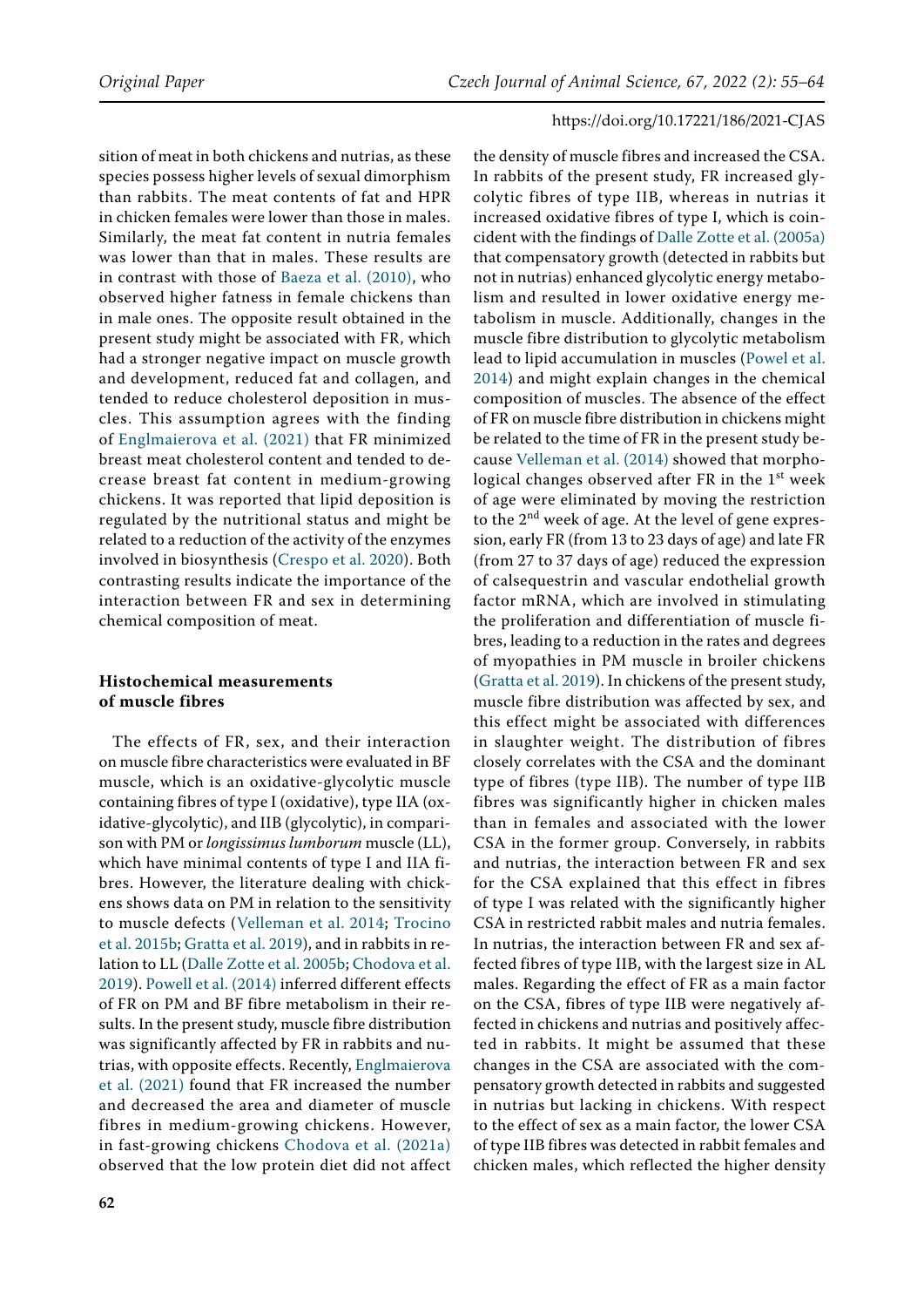of these fibres in rabbit females and chicken males.

In contrast, the sex in chickens had no influence on muscle fibre characteristics ([Chodova et al. 2021b\)](#page-8-18).

# **Conclusion**

The significant effects of the interaction between FR and sex on meat quality parameters are more important when the animals do not show any compensatory growth. Effects of FR, sex, and their interaction were mainly observed in the nutritional value of meat, while physical measurements of meat were negligibly affected. Feed restriction was a main factor affecting muscle fibre parameters in rabbits and nutrias. As expected, the effect of sex as a fixed factor was important in chickens and nutrias, which have a higher degree of sexual dimorphism. However, more research is still needed to understand the mechanisms underlying the effects of FR on meat quality.

# **Conflict of interest**

The authors declare no conflict of interest.

# **References**

- <span id="page-8-5"></span>Alabiso M, Di Grigoli A, Mazza F, Maniaci G, Vitale F, Bonanno A. A 3-week feed restriction after weaning as an alternative to a medicated diet: Effects on growth, health, carcass and meat traits of rabbits of two genotypes. Animal. 2017 Sep;11(9):1608-16.
- <span id="page-8-11"></span>AOAC – Association of Official Analytic Chemists. Official methods of analysis. 18<sup>th</sup> ed. Maryland, USA: Association of Official Analytical Chemists; 2005.
- <span id="page-8-14"></span>Baeza E, Chartrin P, Meteau K, Bordeau T, Juin H, Le Bihan-Duval E, Lessire M, Berri C. Effect of sex and genotype on carcase composition and nutritional characteristics of chicken meat. Br Poult Sci. 2010 Aug 2;51(8):344-53.
- <span id="page-8-6"></span>Birolo M, Trocino A, Zuffellato A, Xiccato G. Effect of feed restriction programs and slaughter age on digestive efficiency, growth performance and body composition of growing rabbits. Anim Feed Sci Technol. 2016 Dec 1; 222(12):194-203.
- <span id="page-8-13"></span>Brooke MH, Kaiser K. Muscle fiber types: How many and what kind? Arch Neurol. 1970 Oct 1;23(4):369-79.
- <span id="page-8-9"></span>Chodova D, Tumova E, Volek Z, Skrivanova V, Vlckova J. The effect of one-week intensive feed restriction and age

on the carcass composition and meat quality of growing rabbits. Czech J Anim Sci. 2016 Apr;61(4):151-8.

https://doi.org/10.17221/186/2021-CJAS

- <span id="page-8-1"></span>Chodova D, Tumova E, Volek Z. The effect of limited feed intake on carcase yield and meat quality in early weaned rabbits. Ital J Anim Sci. 2019 Jan;18(1):381-8.
- <span id="page-8-17"></span>Chodova D, Tumova E, Ketta M. The response of fast-, medium- and slow-growing chickens to a low protein diet. Czech J Anim Sci. 2021a Mar 2;66(3):97-105.
- <span id="page-8-18"></span>Chodova D, Tumova E, Ketta M, Skrivanova V. Breast meat quality in males and females of fast-, medium- and slowgrowing chickens fed diets of 2 protein levels. Poult Sci. 2021b Apr 1;100(4): 9 p.
- <span id="page-8-2"></span>Crespo R, Alfonso C, del Barrio AS, Garcia-Ruiz AI, Marco M, Nicodemus N. Effect of feed restriction on performance, carcass yield and nitrogen and energy balance in growing rabbits. Livest Sci. 2020 Nov;241(11):104278.
- <span id="page-8-8"></span>Dalle Zotte A, Remignon H, Ouhayoun J. Effect of feed rationing during post-weaning growth on meat quality, muscle energy metabolism and fibre properties of Biceps femoris muscle in the rabbit. Meat Sci. 2005a Jun 1;70(6):301-6.
- <span id="page-8-16"></span>Dalle Zotte A, Remignon H, Chiericato GM. Influence of maternal feed rationing on metabolic and contractile properties of Longissimus lumborum muscle fibres in the rabbit offspring. Meat Sci. 2005b Aug 1;70(8):573-7.
- <span id="page-8-10"></span>Dalle Zotte A, Cullere M, Alberghini L, Catellani P, Paci G. Proximate composition, fatty acid profile, and heme iron and cholesterol content of rabbit meat as affected by sire breed, season, parity order, and gender in an organic production system. Czech J Anim Sci. 2016 Sep 27;61 (9):383-90.
- <span id="page-8-3"></span>Dalle Zotte A, Cullere M, Gleeson E, Cossu ME. Animal fat and vitamin E in rabbit diets: Total tract apparent digestibility, growth performance, carcass and meat quality traits. Czech J Anim Sci. 2020 Oct 27;65(10):380-8.
- <span id="page-8-12"></span>Diemar W. Laboratoriembuch fur den Lebensmittelchemiker [Laboratory manual for food chemists]. Dresden: Theodor Steinkopf Verlag; 1963. German.
- <span id="page-8-15"></span>Englmaierova M, Skrivan M, Taubner T, Skrivanova V, Cermak L. Effect of housing system and feed restriction on meat quality of medium-growing chickens. Poult Sci. 2021 Aug;100(8): 8 p.
- <span id="page-8-0"></span>Gidenne T, Combes S, Fortun-Lamothe L. Feed intake limitation strategies for the growing rabbit: Effect on feeding behaviour, welfare, performance, digestive physiology and health: A review. Animal. 2012 Sep;6(9):1407-19.
- <span id="page-8-7"></span>Gondret F, Lebas F, Bonneau M. Restricted feed intake during fattening reduces intramuscular lipid deposition without modifying muscle fiber characteristics in rabbits. J Nutr. 2000 Feb 1;130(2):228-33.
- <span id="page-8-4"></span>Gratta F, Birolo M, Sacchetto R, Radaelli G, Xiccato G, Ballarin C, Bertotto D, Piccirillo A, Petracci M, Maertens L,